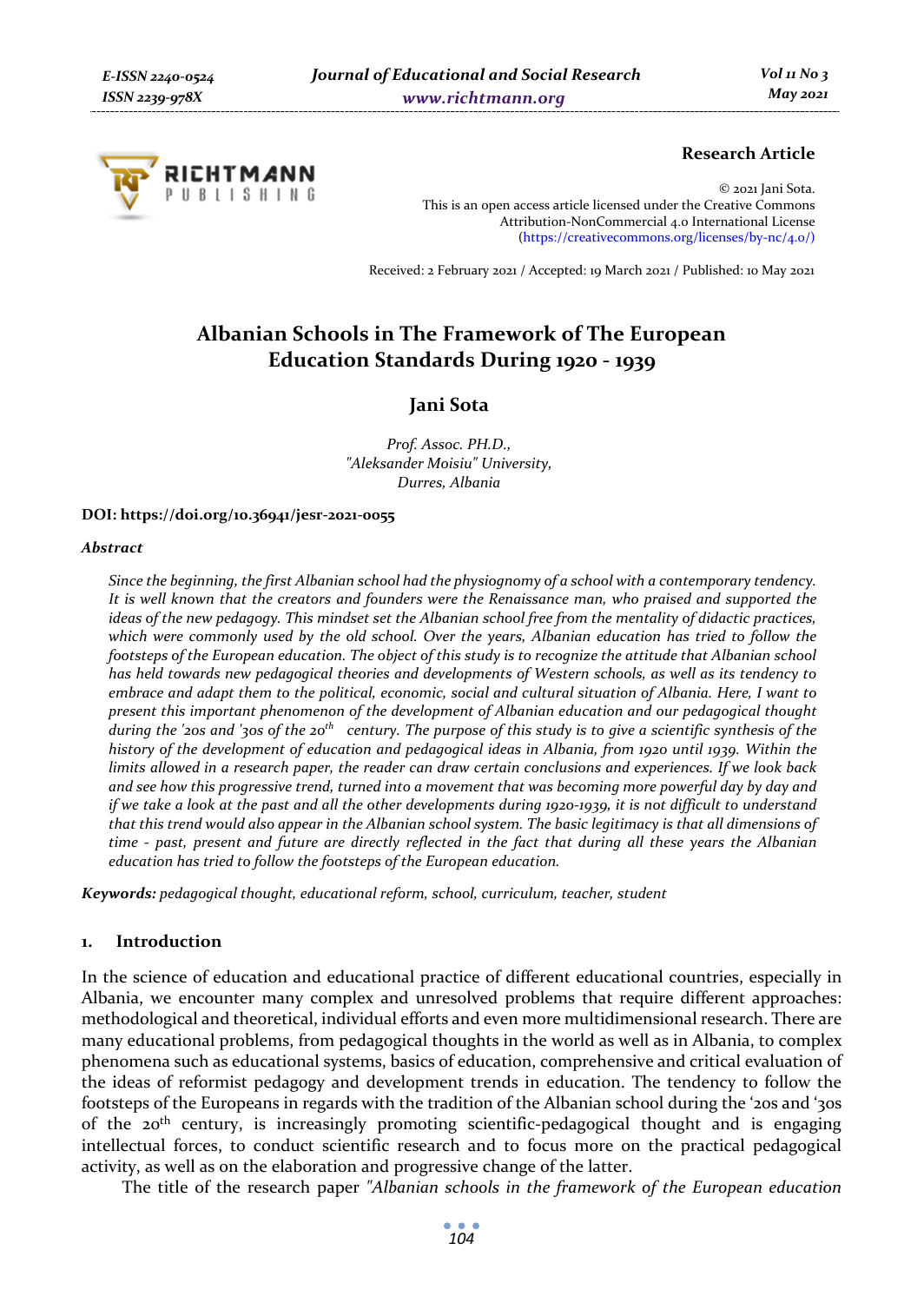| E-ISSN 2240-0524 | Journal of Educational and Social Research | $Vol_1N_0$ 3 |
|------------------|--------------------------------------------|--------------|
| ISSN 2239-978X   | www.richtmann.org                          | May 2021     |

*standards during 1920 - 1939*" shows that this is not a problem of a historical-pedagogical nature, as it does not deal only with a problem, in which case it would be much easier, but instead it deals with a wide and more systematic topic, in regards to which there are many issues that need to be solved on education, teaching and pedagogical thoughts in Albania during 1920-1939.

*The aim of this paper is to shed light on the educational reform, analyze the basic lines of the most important factors that defined and modeled the policies pursued in this field within the framework of educational standards of the most developed western countries and its consequences on the Albanian society of that time.*

The implementation of the research standard and the historical-pedagogical interpretation based on the combination of chronological criteria with the problematic one, as well as a structure that tends towards the natural transition from one issue to another, gave me the opportunity to identify the most important moments of the phenomena, innovations, educational processes and the external factors that led the Albanian school system follow the footsteps of the Europeans in the '20s and '30s of the 20th century. The problem of this paper begins with *"Introduction"*, *"Scientific Resources"* and *"Method of scientific research"*, and then it is followed by three issues, which address: *"Enlightenment inspiration to Albanian Renaissance thinkers", "The interest of education activists in the ideas of reformist pedagogy", "The interest of education activists in the ideas of reformist pedagogy".* The paper is concluded with the *"Bibliography".*

The research is organized depending on the character of the topic, scientific sources, methodology and forms of historical research, theoretical and comparative analysis using the results of other sciences.

A well-known postulate states that *"to judge the level of development of a nation and the degree of emancipation of society, one must know the degree of development of its education and culture"*. I believe that this paper clearly expresses the sensitivity of the Albanian school to new pedagogical ideas and developments of the western schools, and the tendency of our school system to embrace and adapt them to our historical, economic, political, social and cultural factors.

## **2. Scientific Resources**

The paper on *"Albanian schools in the framework of the European education standards during 1920 - 1939"* comes as a result of a thorough scientific research. It has been written based on numerous bibliographic works and documentaries-archives of a national character. While writing this paper, I have taken into account the best contributions of Albanian historiography, among which I would mention: *"History of Albania"*, vol. IV, publication of the Institute of History, Academy of Sciences (Tirana 1983), *"History of education and Albanian pedagogical thought"*, vol. I, publication of the Institute of Pedagogical Studies (Tirana 2003), *"History of education and Albanian pedagogical thought"* (Pristina 2002) by Prof. Dr. Hajrullah Koliqi, *"Development of Education and the schooling system of Albanian nationality in the territory of present-day Yugoslavia until 1918"* (Pristina 1970) by the scholar Jashar Rexhepagiqi, *"Notes on the history of Albanian pedagogical thought"* (Tirana 1972), Bedri Dedja *"One century of Albanian school 1861-1961"* (Rome 1962) by Fehime Pipa etc.

Special studies for the national education in this period have been conducted in the form of articles and scientific papers by local historians and researchers, such as the scholar Hamit Beqja, Prof.dr. Musa Kraja, Prof.dr. Hysni Myzyri, Dr. Xhevat Rrepishti. Dr. Iliaz Goga etc., as well as foreigners, such as Peter Bartl, Roger Consinet, Matteo Mandalá etc.

 Another asset to this paper was the *"Albanian encyclopedic dictionary" (FESH)*, new edition in three volumes and prepared by the Albanian Academy of Sciences and *"Pedagogical dictionary"* by Shefki Osmani (Tirana 1983).

Articles, studies published in different periods in national and local newspapers, prepared by teachers who worked diligently in both the education and training sectors, have been helpful in determining the stages of development of ideas and the Albanian education system. They were teaching in school institutions throughout Albania in the '20s and '30s of the 20<sup>th</sup> century. Some of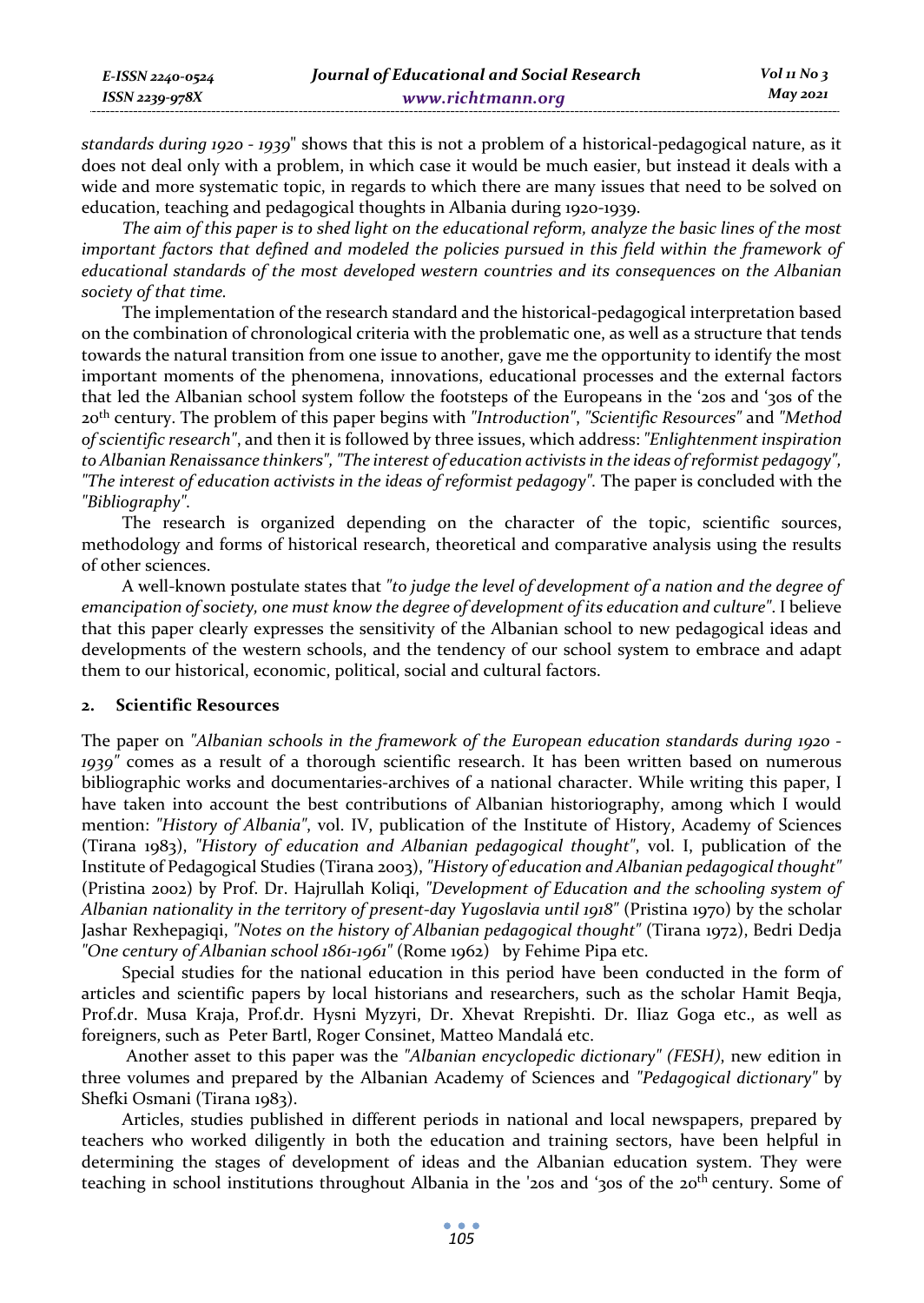| E-ISSN 2240-0524    | Journal of Educational and Social Research | $Vol$ 11 No 3 |
|---------------------|--------------------------------------------|---------------|
| $ISSN$ 2239-978 $X$ | www.richtmann.org                          | May 2021      |

them were Aleksandër Xhuvani "People's teacher", Sali Çeka "People's teacher", Sotir Paparisto "Deserved teacher", Ilo Mitkë Qafëzezi, Sedat Pejani, etc.

In addition to the literature used, there is extensive information on the curriculum of the Albanian school, used in Albanian institutions. The contribution of this research paper lies in the authentic evidence of love and the efforts of the Albanian people for education, culture and science.

 In addition to the bibliography, archival resources have been used on a relatively large scale; a special importance concerning the drafting of this paper has been the recognition and use of documents from the Central State Archive in Tirana. The Ministry of Education undoubtedly played an important role during 1911-1944.

Based on the analysis and different perspectives on the bibliography, published documentation and press organs of the time, it has become possible to modestly present the teaching process in Fier district, with all its dynamics and problems during 1945-1963.

# **3. Method of Scientific Research**

A number of scientific research methods have been used for this historical-pedagogical scientific research. One of the methods is the *historical method*. Through this method, we have tried to show the early stages and genetic development (historical-chronological) of phenomena, ideas, institutions and pedagogical system, etc., in Albania during 1920-1939. The historical method includes three main tasks: the collection of historical data, their critical evaluation and the presentation of findings (including their evaluation, elaboration and interpretation).

Another scientific method, used in this paper, is the method of *theoretical analysis*. Through this method, we have studied the ideas and pedagogical thoughts of the Albanian pedagogues and various pedagogical works such as the pedagogical system of Sotir Paparistos, The pedagogical thought of Aleksandër Xhuvani etc. By using this method, we have studied, systematized and evaluated in a critical and creative way the pedagogical views and ideas of pedagogues and other thinkers, more precisely we have studied their works in which they have presented and systematized these ideas and views.

Another method, which is also very current and very important to the scientific research paper on the *"Albanian schools in the framework of the European education standards during 1920 - 1939"*, is the *comparative method*. Through it, we have tried to highlight the same features, similarities and eventual differences between Albanian thinkers and Western countries thinkers, during the '20s and '30s of the 20<sup>th</sup> century. Which means that through this method, we have made the description of the compared pedagogical ideas, the grouping of features according to similarity, their systematization and evaluation concerning the Albanian schools.

### **4. Enlightenment Inspiration to Albanian Renaissance Thinkers**

According to the documents, we have about Albania, until the 16th and 17th century we cannot say much about the educational system, although schools existed. Due to the limitations, truncations and mutilations that were made to the culture and spiritual life of the Albanian nation, we can speak only about the existence of people's system of education, with a pronounced patriotic, physical and military character. The first attempt towards the implementation of one of the most popular principles of creating the people's education system is found in the pedagogical thought of **Lekë Matranga** (1560-1619), who sought "the achievement of equal education in the mother tongue of both sexes"<sup>1</sup> (La Piana, 1592).

*<sup>1</sup> See also: Mandalá, M., (2012). Lekë Matranga: men, time, deeds. On the critical publication of the manuscript and printed versions of the work "E mbsuame e krishterë - 1552", Tirana: "Ombra GVG"; Dedja, B., (1967) "On the pedagogical and didactic contribution of Lekë Matranga", in: People's education, No. 1, Tirana; Riza, S., (1962). "Some theses on all three manuscripts of Matrënga's catechism", in: Bulletin of the State University of Tirana, No. 1, Tirana; Ashta, K., (1998). "Lekë Matranga and his work", in: Historical lexicon of the Albanian language, vol. II, publication of the University of Shkodra "Luigj Gurakuqi" and the Scientific Sector of Albanology, Tirana: "Toena" Publications.*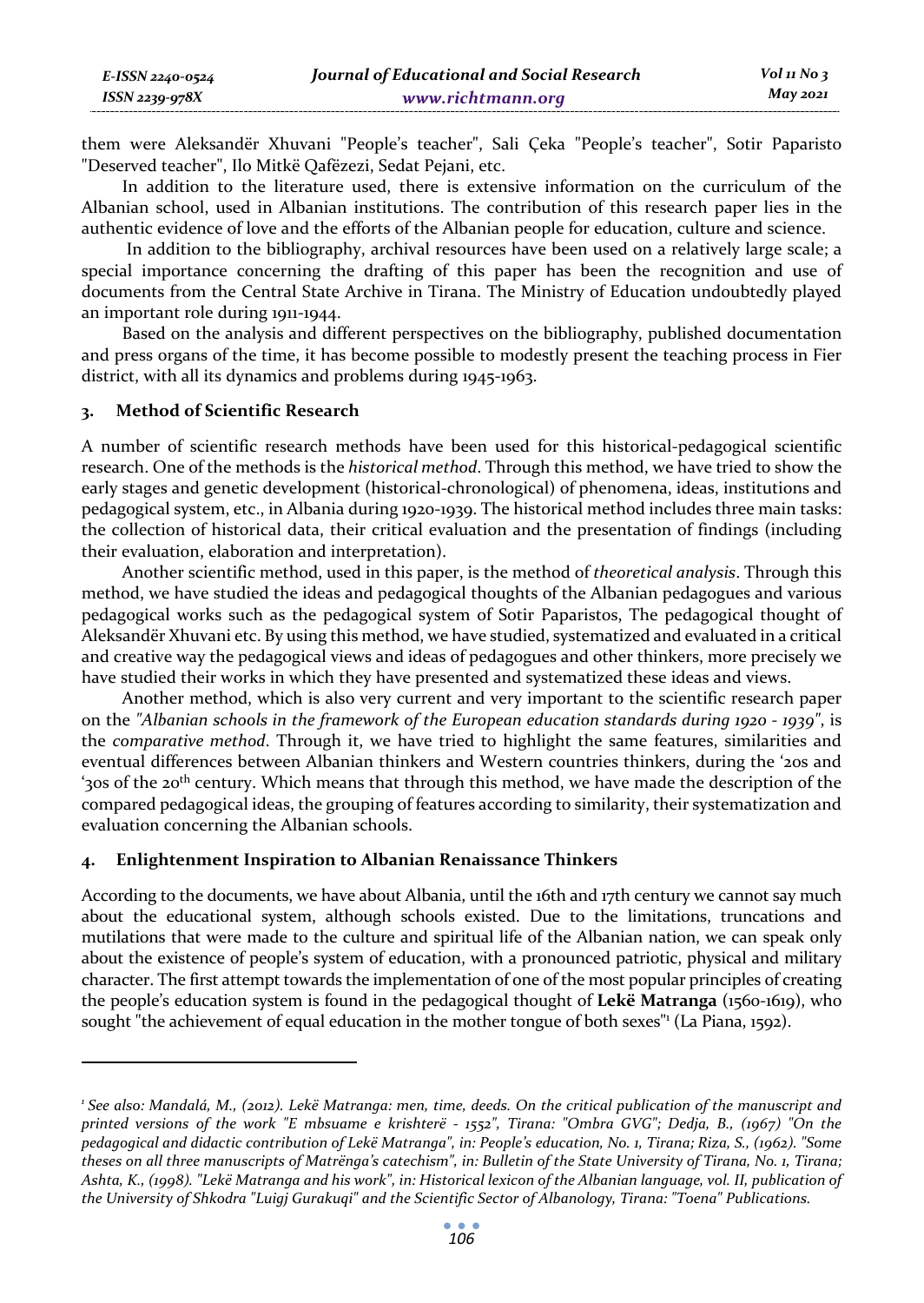| E-ISSN 2240-0524 | Journal of Educational and Social Research | Vol 11 No 3 |
|------------------|--------------------------------------------|-------------|
| ISSN 2239-978X   | www.richtmann.org                          | May 2021    |

During the National Renaissance, efforts were made for the theoretical and practical solution of the problem of organizing the education system. **Naum Vegilharxhi** (1798-1846)<sup>2</sup> elaborated some democratic principles for the creation of the people's education system, while **Sami Frashëri** (1850- 1904)3 in his well-known work *"Albania - What it was, what it is, and what will become of it"*, as a political, economic and social platform, is the first to launch the idea of an education system in Albania, based on the humanistic concepts of thinkers from different European civilizations, such as: Vitorino da Fletre, Tomazo Kampanella, Mishel Montenji, Martin Luther, Tomash Mori, Johan Shtrumi, etc.

In that historical-pedagogical work, Sami drafted a complete platform for the creation of the education system in Albania according to European models, demanding, "All villages have elementary schools. [...] All boys and girls from 7 to 13 years old should be obliged to go to school, Albania should have a complete school system, up to the high school level, where education should be provided for free, poor children should be given free textbooks and teaching aids, and national minorities should have and enjoy the right to education and mother tongue" (Frashëri, 1978).

**Sevasti Qirjazi - Dako** (1871-1949)<sup>4</sup> was another prominent personality of the Albanian school, she drafted a project for the education system throughout the Ottoman Empire. In the pedagogical works, Sevasti dealt with various issues of education. *"Education,* - according to S. Qirjazi, - *has a much broader meaning than just learning. [...] Learning is just gathering knowledge on various things. [...] Education belongs to humans in general - it belongs to their body, mind, and heart. [...] The purpose of education is to make a person well prepared and give him a stable character"* (Osman, 1994)

*"It never turns out*- says the well-known didactic Siri Shapllo- *that in certain periods we have an interest in a single theory and have pure mastery of any of them. The step-by-step follow-up of the developments of the didactic process in the Albanian school will make this point of view clearer and more credible"* (Shapllo, 1975)

The first decade of the Albania's Independence presents us with an interesting picture. It is the period of the Government of Vlora, of the Balkan War and then of the First World War, and the circumstances were not so perfect for the school system. The most important thing is that even in these circumstances the efforts for education continued, and this did not create any step backs. The developments of the didactic processes are closely related to the efforts for the survival of the Albanian school and its orientation from the pedagogical ideas of the time, which we will encounter in the activity and legislation of the Government of Vlora.

The Government of Vlora in the *"Appropriate Kanun of the Albanian civil administration"* defines with special provisions the main directions of education development. In the field of didactics, in the articles dedicated to education, what draws our attention is the request for the directorate of education

*<sup>2</sup> Naum Veqilharxhi, born Naum Bredhi (1797-1846) was an Albanian lawyer and scholar. In 1844 he created a completely original alphabet for the Albanian language, called"Vithkuqi Alphabet". Veqilharxhi is one of the most prominent figures of the first yearsof the Albanian National Renaissance, and is valued as one of the first ideologues of that time. (Taken from: Osmani, Sh., (1983). Pedagogical dictionary, Encyclopedic Publications, Tirana: "8 Nentori", pp. 700-701)* 

*<sup>3</sup> Sami Frashëri also known as Şemseddin Sami Bey (Turkish: Şemseddin Sami Bey; 1st June 1850, Frashër - 18th June 1904, Istanbul) was a functionary and intellectual of the Ottoman Empire as well as a journalist, playwright and founding ideologue of theNational Renaissance, along with his two brothers Abdyl and Naim. Unlike Naim that was dedicated to the mother tongue, Samiu collaborated on the reformation of Ottoman-Turkish language, in the expressive space of which he advocated for the Albanian identity, problems and issue. He is the author of one of the earliest novels in the Ottoman language, entitled Ta'aşşûk-ı Tal'at ve Fitnât (In English. The love story of Talat and Fitnete) published in 1872. (Taken from: Osmani, Sh., (1983). Pedagogical dictionary, Encyclopedic Publications, Tirana: "8 Nentori", pp. 212-214)* 

*<sup>4</sup> Sevasti Dako (Qiriazi), was born in 1871 and died on30th August1949, was a patriot and the initiator of the organization of Albanian education for women. She is the author of the project of the national education system and the author of the first alphabet of Monastery, etc. (Taken from: Osmani, S., (1983). Pedagogical dictionary, Encyclopedic Publications, Tirana: "8 Nentori", pp. 582-583)*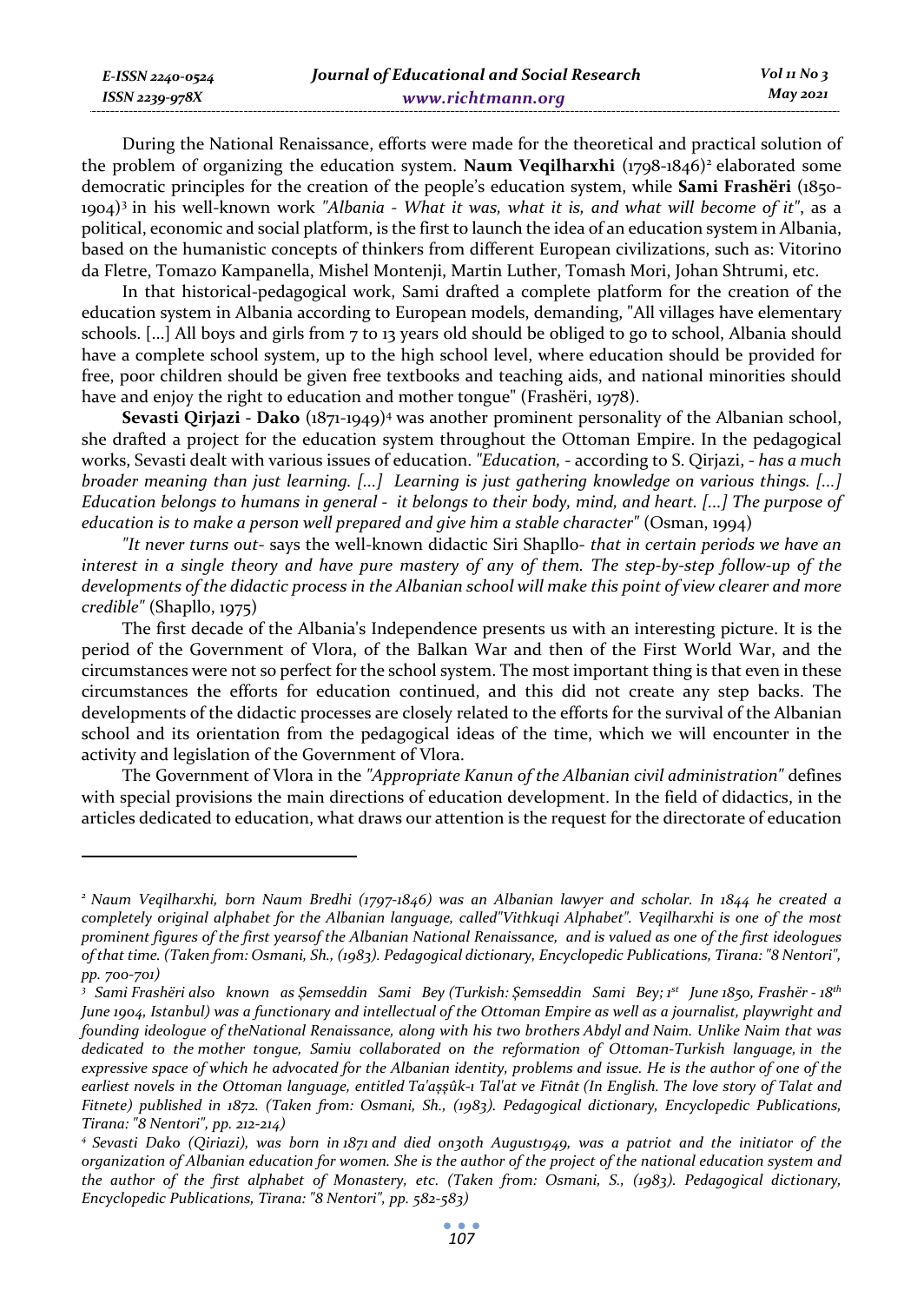*E-ISSN 2240-0524 ISSN 2239-978X*

in the prefecture to "seek and make the best teaching system acceptable" (Luarasi, 1999), aiming at a qualitative education at that time. Furthermore, the *"Appropriate Kanun of the Albanian civil administration"* assigned the educational directorates in the prefectures to deal, inter alia, with the qualification of the educational staff, through a system of examinations: "To make the elementary school teachers sit for examinations and give them diplomas" (Ibid.).

These requirements of the law are in continuation of the decisions of the Educational Congress of Elbasan (1908) and the requirements made by teachers and principals of the elementary schools, as was the case of Mr. Dako, who expressed that: "The power of education is not infinite, but it can be much greater when done under the conditions and according to the methods given to us by today's pedagogy" (Dako, 2012).

Even under the historical conditions during the First World War, with the efforts of the patriotic and educational forces, the developments and initiatives for a school and for an advanced teaching process continued. What stands out with the new developments, are the direct actions for the creation of school documentation, such as curricula and textbooks for elementary schools, which were published and implemented during 1915-1920.

From the review of these programs, we have reason to dwell briefly on their goals, structure, and content and to note the attitude of Albania schools towards the new didactic actions and models of schools where the latter were based. Thus, the programs, which were designed under special circumstances, reflected the new didactic feeds, which were related to different didactic models, to the pedagogical currents of the time. In their entirety, they had their impact on the development of the Albanian schools, helping in particular, for the qualitative preparation of the structure and content of the subjects in the elementary schools.

Meanwhile, the drafters of the programs, being attentive that these programs were based on the peculiarities of the Albanian language and in the conditions of Albania at that time, preserved the physiognomy of the Albanian schools. Luigj Gurakuqi, Aleksandër Xhuvani, Mit'hat Frshëri, Lef Nosi, Dhimitër Berati, Sotir Peci, Sali Gjuka, Kristo Floqi etc. gave their valuable contributions in this regard.

Also, gatherings or conferences were organized for the people (near clubs or schools), which were led by the mentioned figures of education and culture such as Hilë Mosi, Ahmet Gashi, Murat Toptani, Muço Qulli, Milo Duçi etc.

All these above-mentioned activities took Albania forward, served the civilization and, as Ismail Qemali emphasized, "showed Europe that Albania has always remained European in its blood and that it wants nothing more than to strengthen its nationality and become civilized like the European countries." (Bartl, 2017). See also: Vllamasi, 1995; Ikonomi, 2012).

# **5. The Interest of Education Activists in the Ideas of Reformist Pedagogy**

In the conditions created in the early 1920s, the reform of the education system and the administration of the Albanian schools was necessary to be accompanied by the reform in the field of content and development of the teaching process. The atmosphere of these important developments in the field of didactics is vividly reflected in the pedagogical press during 1920-1939 and in the pedagogical publications. We emphasize that it is impressive that in this period the pedagogical press in Albania recognized a qualitative development and growth, which remained in history as one of the zenith of the press.

The most popular magazines of that time, such as: *"Pedagogical Magazine"*, *"New Education"*, *"National School"* and *"The normal"* will give a picture of the efforts of the Albanian schools for reformation. In these efforts, stands out the interest in new pedagogical theories and in the models of schools of the most advanced western countries. We think that this was a clear and fair definition of the future of schools in Albania.

A special place was given to the acquaintance with the theories of modern pedagogy, especially those of John Dewey (1859-1952), Maria Montesori (1870-1952), Mertin Buber (1878-1965), Anton Makarenko (1888-1939) etc. New pedagogical ideas in Albania started in the second decade of the 20<sup>th</sup>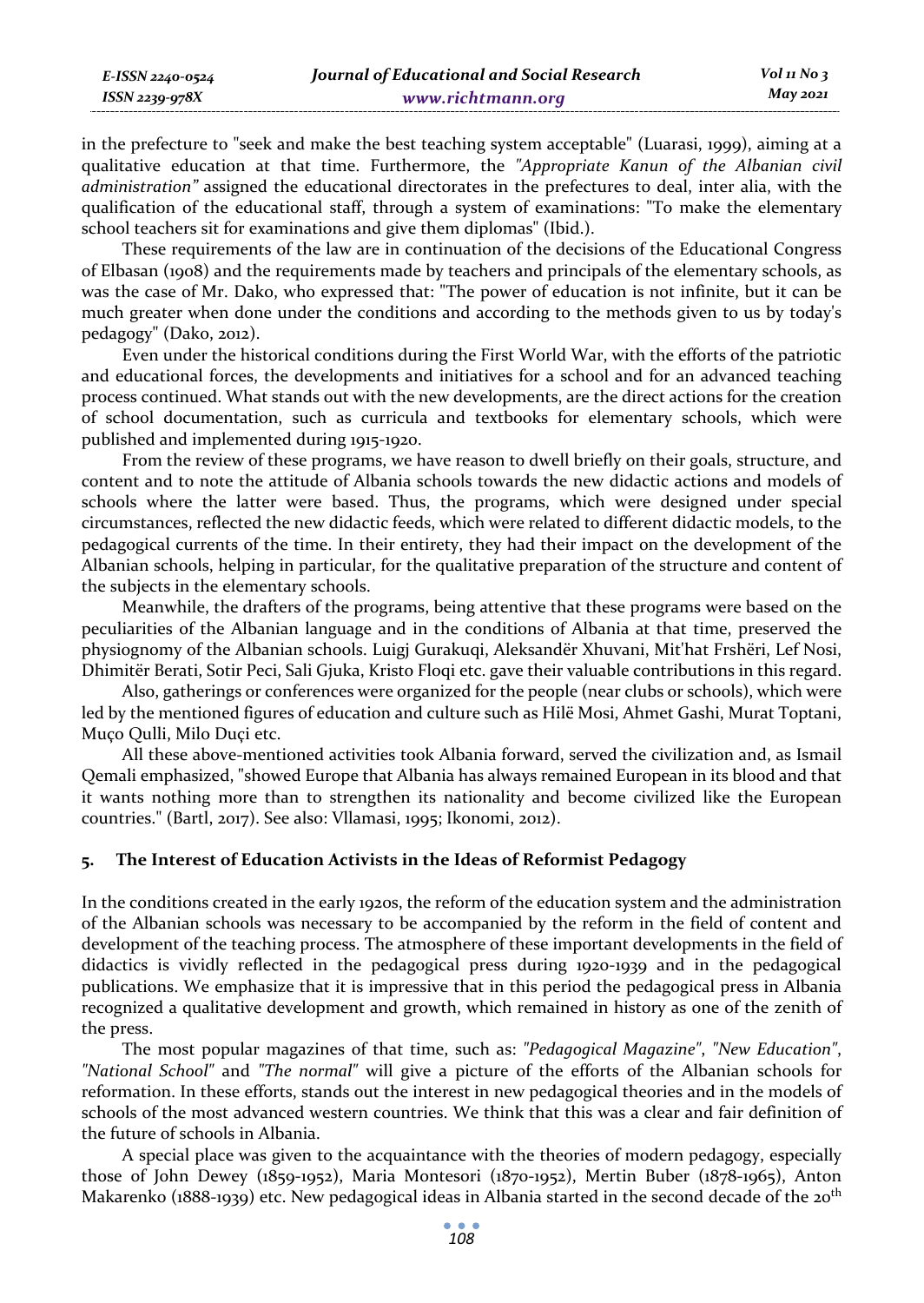*ISSN 2239-978X*

century with the studies of **Parashqevi Qirjazi**, in which appear some elements of pedagogical thought based on Dewey theory in relation to *experimental pedagogy*. These studies were further reinforced in the 1930s and influenced the critical attitude towards the "formal scales" and the formalism of the templates that their use brought. In this period, as we will note in this paper, *Hebartism* became more questionable and began to give way to *new pedagogical theories*.

The interest for this reformer in pedagogical theories will continue and the pedagogical press will make it known and present in some aspects of the teaching work in the Albanian schools. Schoolteachers in those years recognized John Dewey as the founder of the *"Laboratory School"5* , as the first experimental school of the University of Chicago, which had the largest influence on the pedagogical theories and practice of the '30s (Treska, 1939). According to **Dr. Stefan Treska** "has continued to make known to the pedagogical public the theories of the famous philosopher and pedagogue Dewey in various pedagogical journals published in late 1939" (Treska, 1939). Analyzing Dewey's book *"How to Think"*, the author of the article "Dewey's Educational Philosophy", S. Treska, informs us of the analysis of the learning process, for which Dewey presents five distinct logical scales: 1. Man feels in his consciousness a problem to decompose or a need to satisfy; 2. He begins to orient himself with the problem until the mind dictates the essence of the difficulty and forms the goal and the ways to achieve that goal; 3. Makes some hypotheses about possible solutions; 4. Develop hypotheses and the solution he makes is proven. 5. Man accepts this solution.

In the five concepts cited above, Dr. Treska finds the idea that was central to Dewey's concept of logical scales: "there is no connection between these *"scales of thought"* and the *"formal scales"* of Herbart" (Treska, 1939). This could be interpreted as if the education represents for each individual the possession of his independence and the development of his natural and spiritual self.

Regarding John Dewey, through the translation of Roger Consinet's article "New Education" by **Aleksandër Xhuvani6**, published in the magazine *"National School"*, Dewey's progressive methods become known as "*functional method*, *project method*, *problem method* and *multiple self-action programs*, which rely on children's observation of objects to arrive at their ranking or classification" (Consinet, 1936).

As a philosopher and reformer of education, since 1919 Dewey, for 4-5 years was invited as a professor at the University of Tokyo for a year, two years at Peking University, later called by Mustafa Kemal Ataturk to organize the education system in the new Turkey and henceforth, in the Soviet Union to organize Russian schools (Sota, 2017).

No less well known in the Albanian pedagogical opinion became thanks to the press of that time, the prominent pedagogue Maria Mentesor with the *theory of free education* and *experimental method*. "The inclusive nature of Montessori's ideas, - says Herman Röbrs - *is perhaps most striking because in the early stages of her research she was focused on working with very young children and only later extended it to older children and families. She saw childhood as a critical stage in the evolution of the* 

*<sup>5</sup> John Dewey was the most important American philosopher in the first half of the 20th century. His career is spanned in three generations and his voice was heard in cultural discussions in the US (and abroad) from 1890 and until his death at the age of 93, in 1952. Over the course of his long career, Dewey developed a philosophy that seeks the unity of theory with practice. With his intellectual work and activity in the field of education, he set the example for this unity. His mindset was based on the belief that "school is a form of social life, which is detached and under control which is directly experimental and, if philosophy will ever be an experimental science, creating a school would be its starting point. Dewey arrived in Chicago with very good ideas for the "Laboratory School" type, which he founded in January 1896. The school started with 16 children and 2 teachers, but in 1903, it had 140 students and had a staff of 23 teachers and 10 graduate assistants. Most of the students were from professional families, many of them children of Dewey's colleagues. (Taken from: Westebrook, B. R., "John Dewey (1859-1952)", in: I.B.E. - UNESCO, Thinkers for education, translated by Jonisa Angoni, Tirana: "Plejad", 2008, pp. 212-234. 6*

*Aleksandër Xhuvani (1880-1961) was a teacher, textologist, linguist, clerk and Albanian minister. For his work in the field of education, he was honored with the title People's teacher. (Taken from: Osmani, Sh., (1983). Pedagogical dictionary, Encyclopedic Publications, Tirana: "8 Nëntori", p. 716-718)*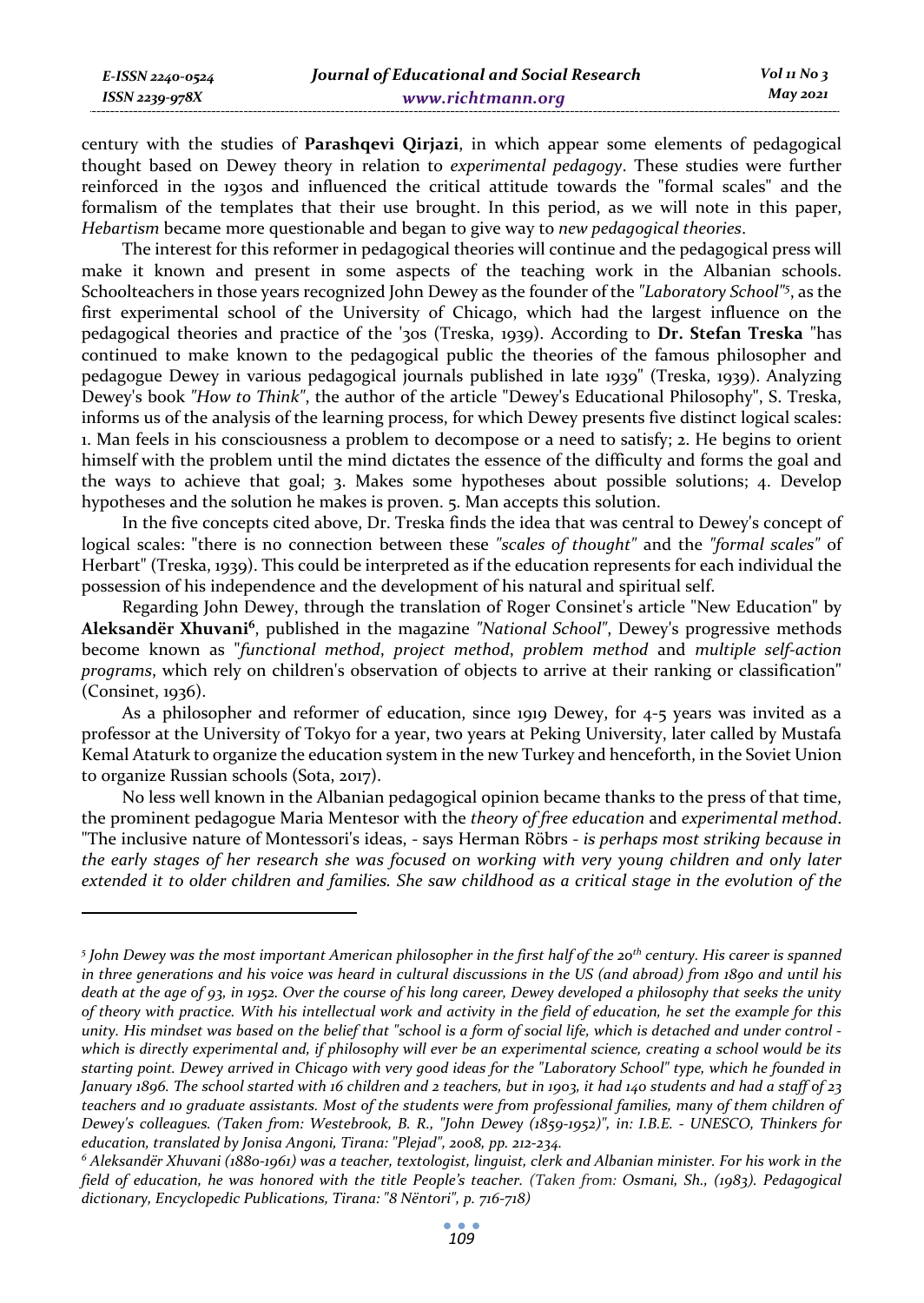| E-ISSN 2240-0524 | Journal of Educational and Social Research | $Vol_1N_0$ 3 |
|------------------|--------------------------------------------|--------------|
| ISSN 2239-978X   | www.richtmann.org                          | May 2021     |

*individual, in which the foundations are laid for all subsequent development, hence the universal validity in the definitions of this period of life*" (Röbrs, 2008). According to Röbrs, "Montessori was also a model figure in what she sought to establish, a theoretical and practical meeting place in the form of orphanages and her didactic materials" (Röbrs, 2008).

For Albanian didactics the really salient thing to remember is that the discussion about her ideas was almost as lively and full of controversy as it was when the theory of education was first published, because Montessori opposed the despotism of the old school, scholastic and formal learning. No other representative of education in Albania applied theories and practice to the same degree; she was the initiator of a diversified program and on an international scale, has remained unrepeatable.

After 1909, when she first appeared in the press (at the suggestion of her close friends, Ana Makeroni and Eliza Franketi) her works began to be translated into all the major languages of the world (Röbrs, 2008). The spread of her ideas was aided by a series of inspiring and elegantly articulated lectures, which were given throughout Albania in the '20s and '30s of the 20<sup>th</sup> century.

At that time the need to understand the phenomenon of the relationship between theory and practice, the individual and the work, what was borrowed and what was original, was stronger than ever, as can be seen from the number of publications in Albania. Thus, the magazine *"National School"* published in 1937, among other things, includes two points: "1. To follow the advances and currents of modern education to achieve, following the example of others, the proper educational evolution of Maria Montessori; 2. To give an overview of the internal and external educational movement, to keep the teacher up to date with the educational events of the country and the world" (Xhuvani, 1937).

What draw the attention of the educational circles, which significantly influenced the content, and teaching methods in the 1930s were undoubtedly the pedagogical ideas of the prominent Belgian pedagogue Dr. Ovide Decroly (1871-1932). From his works, "Centers of Interest" "Global Method", the pedagogue and translator Sedat Pejani in his article published in the magazine *"Teacher's Library"* in 1935, expresses an opinion not simply the sensitivity of the Albanian school to new theories , but also a very clear concept of the attitudes that Albanian teaching should hold towards them: "The civilized world has many subjects in the field of pedagogy. But we like to choose the best modern ideas of this advanced world to achieve a rapid civilization" (Pejani, 1935).

Another supporter of Decroly's theories was the didactic, methodologist and professional translator Sotir Paparisto7 , who referring to his reason for publishing the study *"Dr. Decroly (his life and educational work)"*, among other things explains that, the principles of Dr. Ovide Decroly have a psychological basis, and that they are supported theoretically and practically. Because the applications of his pedagogy were widespread in many parts of the world. [...] With his famous postulate "School of life, for life, through life" during the composition of pedagogical treatises, he also shows the appreciation that Dr. Decroly gives to the freedom of action and self-action of the student that should be respected more than anywhere else. Likewise, in the work *"Global method"*, Dr. Decroly vehemently opposes all of Herbat's principles of education; and recommends adapting the education to the natural provisions of the child; it is against every contemporary action, and against the exaggeration in sharpening literary taste or against getting to know the scientific culture. Dr. Decroly calls these actions pedantry "(Paparisto, 1936).

The same author writes that "it took doctors of science like Decroly and the American philosopher Dewey to get us out of the routine in which professors and specialists in Herbatian dogmatic theories

*<sup>7</sup> Sotir Paparisto (1887-1979) was a talented pedagogue, education activist, author of pedagogical works, innovator, translator. He wrote several pedagogical works, where he focused more on various pedagogical-psychological problems, especially on the personality of the teacher, his features and authority. He is the first Albanian pedagogue, who instead of benches for students in school used chairs and tables, according to the requirements of the new school. Sotir Paparisto was a pedagogue with personalities and high professional skills, who worked with competence and devotion for the development of Albanian education. (Taken from: Goga, I., (2001). Prominent workers in the Albanian schools, Tirana: "Erorilindja", pp. 60-70)*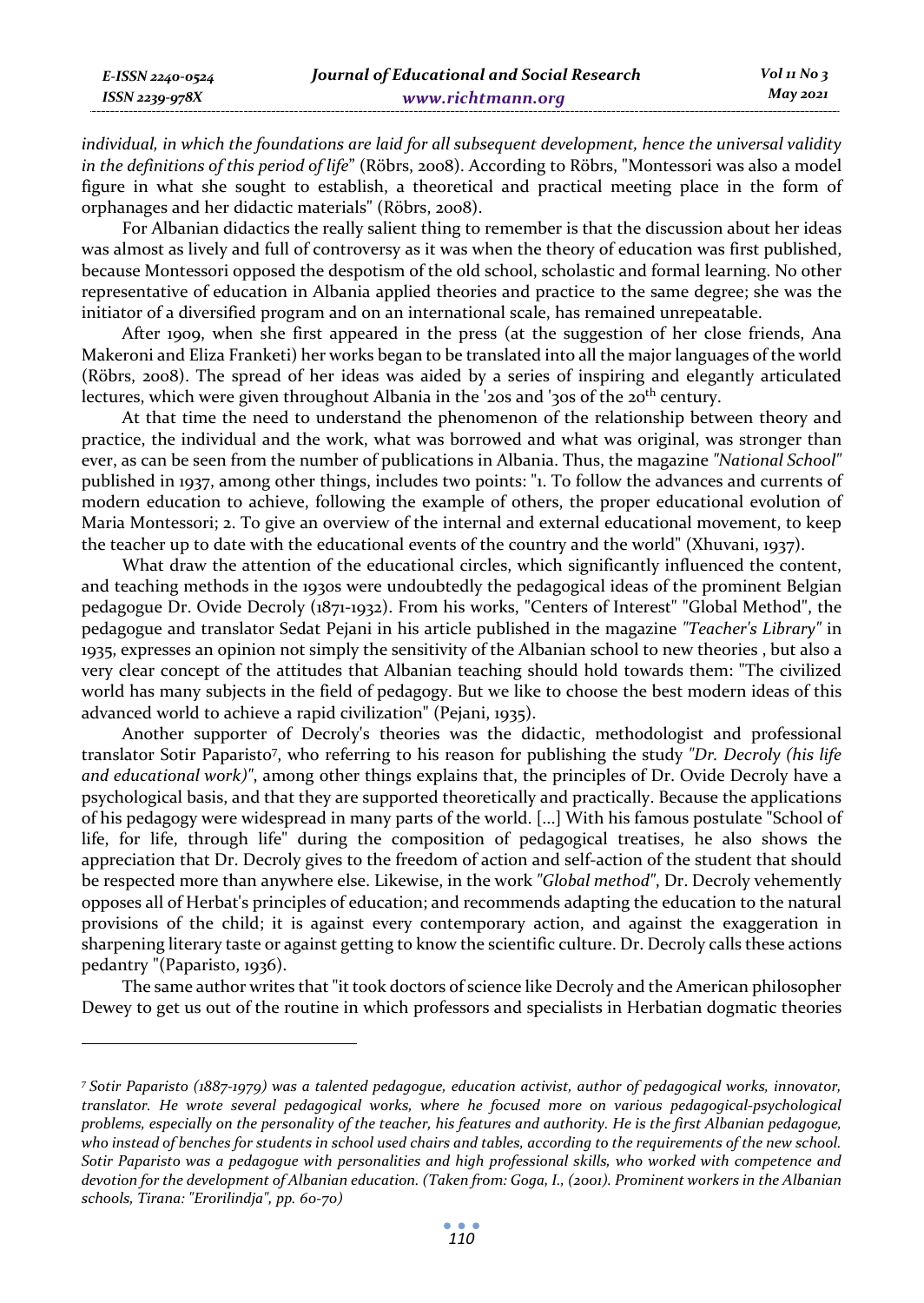were immersed. They even inspired and prepared the supporters of the new pedagogical theories in Albania to face the resistance that was strongly displayed by the leaders of education or fanatics of the "old school" movement. This can be noted in the preface of the book *"Dr. Decroly (his life and educational work)"*, where S. Paparistos describes: "The school principal reprimanded the students from the classroom, seven minutes after the bell rang, saying: "you need discipline" and that "what you do is an antipedagogical job, one can not imagine such a fantastic job, that students were interested in the topic. Worst of all, it damaged our new ideas, saying, "Oh, this is not a pedagogy, man..." (Paparisto, 1936). The author is concerned by the fact that "there are many people like this director amongst teachers. Therefore, I thought of writing this study" (Paparisto, 1936).

With all the advanced support for Decroly theories, even S. Paparisto was reluctant when he said "The purpose of this review is not to apply the Decroly method in Albanian schools, but only to have an idea of his thoughts. [...] To get something from it. [...] The main thing is to try to adapt new methods to our children" (Paparisto, 1936).

However, adhering to this idea, S. Paparisto continued to propagate the values of the new theories, juxtaposing the principles of the "New School" with those of the "Old School" in the field of didactics reflected in the article "Where lies the new pedagogy". According to him, regarding the curricula, the "old school" included in it as many subjects as the student could hold, with selective subjects as much as necessary for the student. The "new school", for which knowledge is a working tool, seeks to make the student good at learning. So not to give as many subjects as a student can hold, but to give them a chance to seek and study on their own. [...] In this way the things he does not know, if he has acquired this desire and skill, he learns himself later. [...] For books, it must be said that their purpose in "old school" is to give to the student whenever he feels the need. The library is an important part of the laboratory, which together with other documents (including student studies) forms the subject that serves the students in their daily lives. Therefore, the student learns how to find and how to gain something on books. [...] Moral-freedom (methods): In the school where the student is taken as a passive being, the giving of "good expressions" is required. This is not enough for the "New School", which uses exercises - to give the students the opportunity to judge the moral good, to put it to work for the good of its desires and will. "Listening stems from an education about responsibility, from the freedom to act to give as much opportunity as possible to the exercise of these qualities" (Paparisto, 1936).

What surprises us about S. Paparisto is the special way in which his ideas were developed, intertwined with the scientific views of Dewey, Claparede, Kilpatrick, etc., which he elaborates on the pedagogy of teaching: "Learning is no longer presented as knowledge that passes from the teacher to the student, but as a tool that satisfies through work a spontaneous desire or not, that is a real (useful, valuable) tool. To start the lesson, the student must propose the problem (subject) himself. The mind follows that path followed by technique: conjecture, hypothesis, control. To help and guide the student to formulate a goal and to think about the progress that will follow in order to achieve this goal" (Paparisto, 1936).

We focused on these three theorists of modern pedagogy, not forgetting other authors, who became known to us in those years and who will be mentioned on a case-by-case basis when dealing with specific didactic issues.

The ideas and currents of the "New School" are introduced in Albania in various forms. In order to increase the level of teaching work, calls have been made for educational reforms in Albania, according to the models of other countries. Thus in the *"Pedagogical Magazine"*, No. 2 in 1922, the article entitled "Young Germans and pedagogical reforms" is published, a translation of a summary of the issues discussed at a school conference. Among the issues discussed is mentioned that, "active schooling was accepted as the basis of education, based on some principles, such as: not to fill the student's head with book principles, but to develop his sense and strength, not to leave passive, not to put military discipline, but to let the nucleus of his soul develop freely." The translator closes the material with some of his thoughts: "Implement the best reform and raise our education according to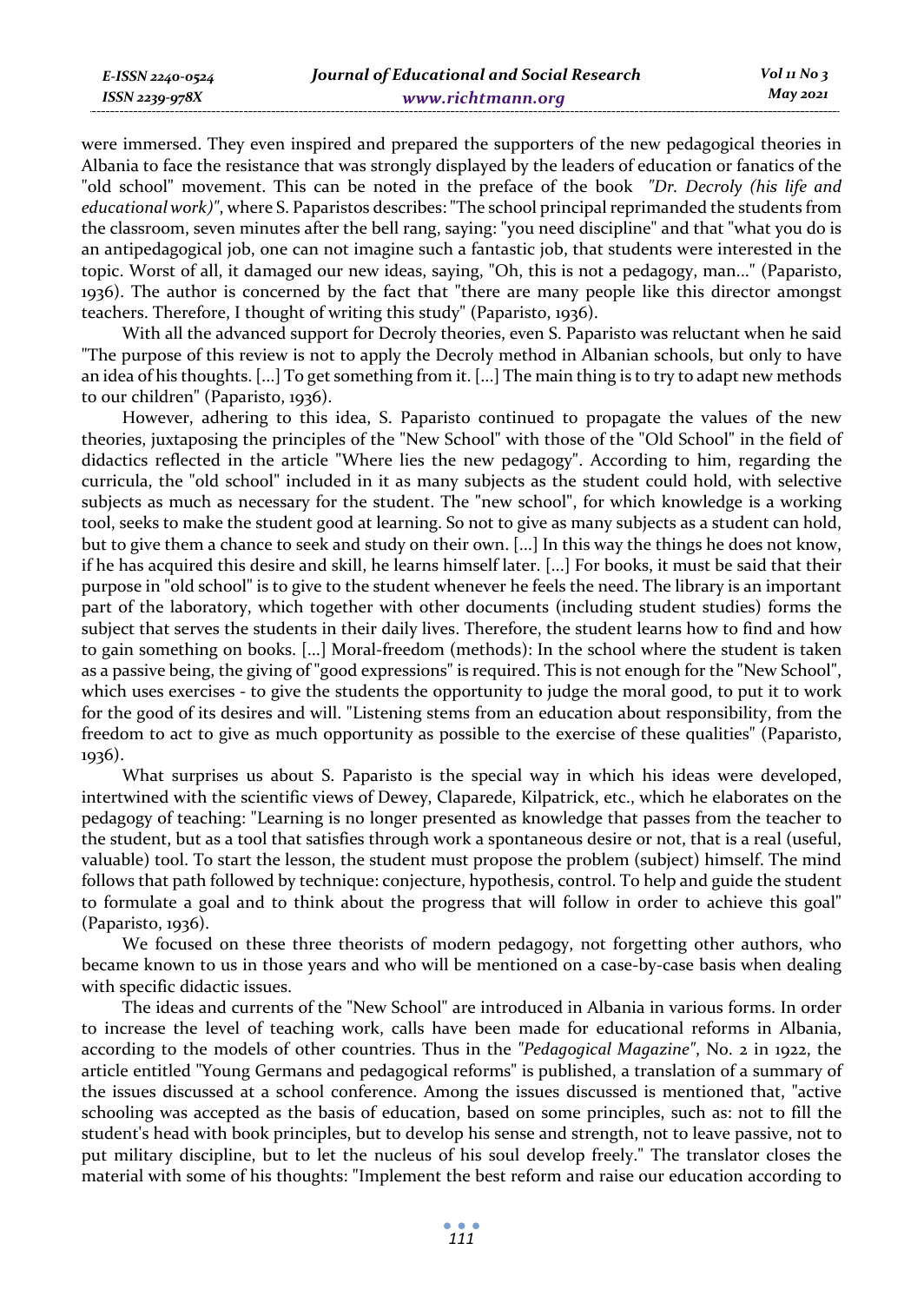the productive model"8.

Likewise, *"Pedagogical Magazine"* No. 9-10, 1925 published an article by Professor **Mihal Sherko9** entitled "High School Reform in Czechoslovakia". The author, after suggesting that the ways to implement the reform in Czechoslovakia, states "The actions of other states on the path of reforms, clearly show us the problems that attract the interest of more advanced peoples than us and prove to us that the path of reforms that we have taken, is well taken".

The treatment of new pedagogical theories, reforms and school models of the most developed countries, was a work of great value for the work of pedagogical thought about the need to reform our school system in accordance with its developments and according to these ideas and models. In this context, we can mention the attitude of Aleksandër Xhuvani<sup>10</sup> towards the active school, which speaks about the evolution of his didactic views.

In his speech on the occasion of the  $25<sup>th</sup>$  anniversary of the Normal School, we draw attention to the views and arguments he brings about the need to reform the school, following the example of European schools: "We are saying in short that we must also follow, and go after all those efforts and trials that began after the war to be implemented even in the Western Europe for an improvement, and renewal of the elementary school system, to make it even more most suitable for the general aspects of life, to make the children valuable members of the national society. I want to say that recently new trends in pedagogy have emerged and have been highlighted: the needs for traditional schools to give way to active school have been discussed and the child's psychology should be taken into account. But such an act requires the cooperation of all educational powers, a systematic uninterrupted work and financial means"<sup>11</sup>.

On this basis, the best circumstances were created to oppose pedagogical practices based on the old pedagogy, which encouraged the formalization and schematization, suppressing the self-action and active attitude of students and nurturing their conformism and passivity in the learning process.

Critical attitudes toward old theories have emerged since the early 1920s and intensified in the 1930s, juxtaposing the values of new theories. An article in the magazine "New Century" published in 1930, after making known the efforts of the peoples of the civilized world to abolish the banks of scholastic teaching, expresses emphatically the attitude that should have been held in our case, by making it clearly that "it is utterly useless to discuss the improvement of our schools on the basis of today's scholastic system"<sup>12</sup>, and it is proposed that "the time has come for us to choose and implement the modern school system"13.

Even in the magazine *"The Normal"* where, generalization found support on the Herbatian theory, under the influence of new pedagogical ideas articles were published and they compared new theories with the old ones. This is evident even in those smaller works, such as for example "Pedagogical movements of the world", the author tried to adequately formulate many legitimacy, notions and pedagogical and psychological ideas. *"If we compare the teaching methods of the past,* - the author emphasizes, among other things, - *whose marks are still visible in our country, even today, we will come up with two opposite directions: Activity and Passivity of the child"*14.

*<sup>8</sup> Pedagogical Magazine, No. 2, Tirana, 1922, pp. 4-7.* 

*<sup>9</sup> Mihal Sherko (1887-1964) was a Latin professor, senior official and member in charge of Foreign Affairs during the transitional phase of the Italian Occupation. He was sentenced with 20 years of imprisonment fromthe Special Trial.*  (Taken from: Kraja, M., (1993). Teachers for the Albanian Nation, Tirana: "Toena", pp. 351-357.)<br>'° Aleksandër Xhuvani (1880-1961) was a teacher, textologist, linguist, clerk and Albanian minister. For his work in the

*field of education, he was honored with the title People's teacher. (Taken from: Osmani, Sh., (1983). Pedagogical dictionary, Encyclopedic Publications, Tirana: "8 Nentori", pp. 716-718.)* 

*<sup>11</sup> The Normal, No. 4-5, Elbasan, November-December 1934, pp. 11-12.* 

*<sup>12</sup> New Century, Durres, 9th September 1928, p. 1. 13 Ibid..* 

*<sup>14</sup> The Normal, No. 1-2, Elbasan, 1931, pp. 18.*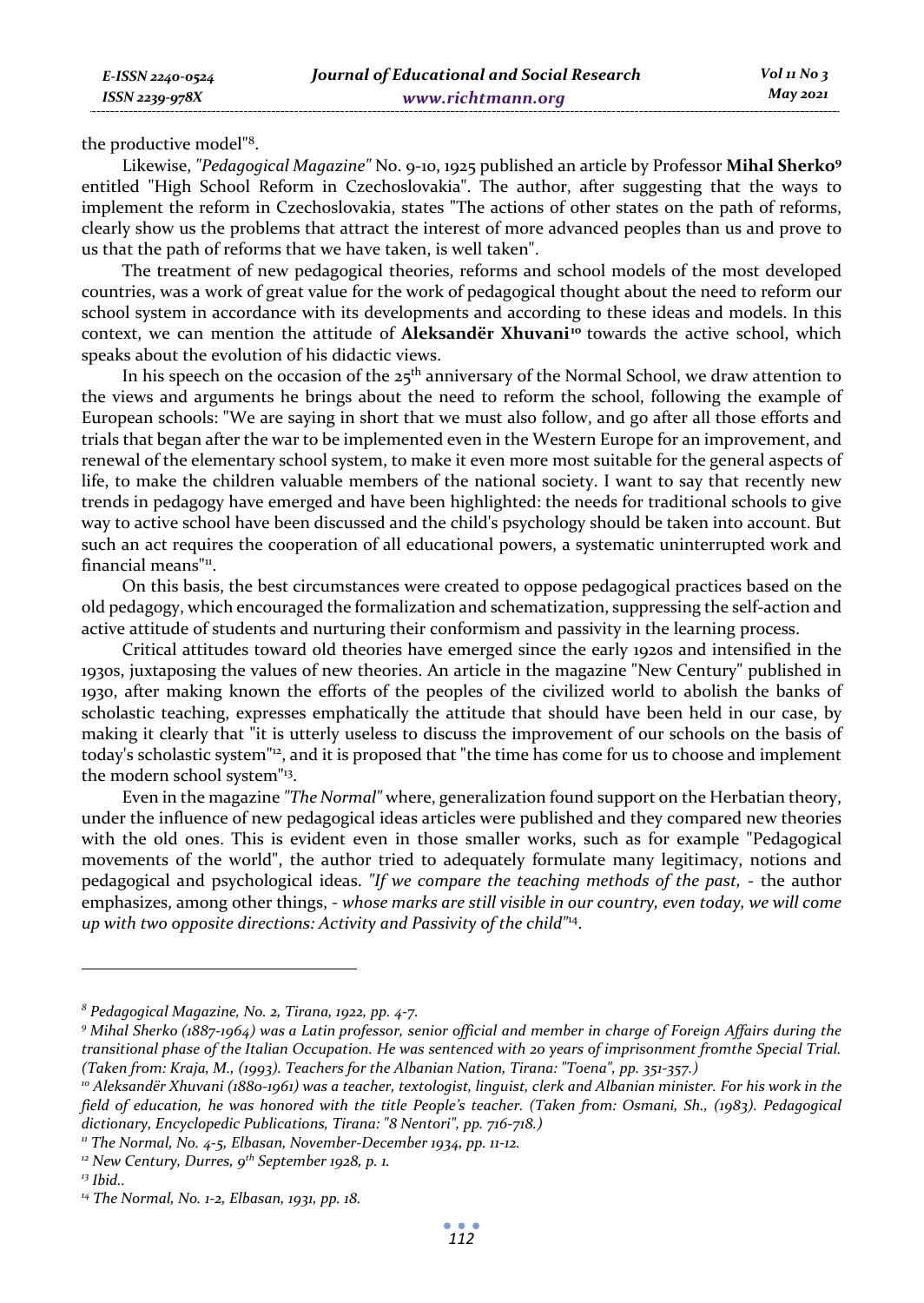Ibid. *"The Normal"* in the following years, support for the new and critical theories which opposes the old school continues to be expressed, even in sharper and harsher tones, as is the case with this writing: "Psittacism and pediatrics in our schools", also known as (parroting or mechanical repetition without a meaning) and (asking someone's opinion according to their judgment). In this article it is argued that "Psittacism and pediatrics are two ways of learning, which make the student a slave to the judgments of others and completely incompetent of judging himself. [...] "It is better to be content with a half-righteous judgment of the student (but to improve it) than to point out a fair but ready judgment"15.

We think that students of the Normal may have written these writings in *"the Normal"*. In such a case, there is interest because they were becoming familiar with the new theories and were better understanding the weaknesses of formalization in teaching. As to say, the Woodpecker (as the author decided to describe it in his second writing). It pecks into an old tree.

The influence of new pedagogical theories on young teachers and all teachers in general, was in favor of educational reform in Albania. The fate of any education reform is linked to teachers, their preparation and awareness. The best school reform projects cannot save the idea of a reform, just as deficient projects cannot hinder a reform if teachers are unprepared.

In the history of Albanian pedagogy during the five decades of the  $20<sup>th</sup>$  century the prominent and very progressive pedagogical writer and scientist, Aleksandër Xhuvani was distinguished for his prosperous pedagogical-linguistic work and for fighting for a free school system. (Rexhepagiqi, 2002). Disagreement with the old pedagogy in those years will be reflected in the work *"Beginnings of pedagogy. Second part: Didactics"* (1937) highlights Gauding's ideas, that oppose the "formal scales" of Herbatism, because the "formal scales" follow an intellectual path, they act more strongly on the mind than on the heart, they do not take into account the nature of any subject, student learning and selfaction. In addition, they bind the teacher to follow only one working path, to follow a lesson plan or scheme, hindering his self-action" (Xhuvani, 1937).

Likewise, Sotir Paparisto in the article "Where lies the new pedagogy and the changes it has brought" makes an analysis of the changes that the new pedagogy brings compared to the old one. *"So many methods, so many plans, so many organizations,* - emphasizes S. Paparisto, - *have been put in place and will be put in place to meet the urgent need around the world for the reform of old pedagogy, in line with the demands and needs of real life"*16. Distinguishing between the new and the old pedagogy, the author writes "Formal scales are valid, if we consider the child as a passive being17. The new psychology, which recognizes the child as a self-acting being, advises that "instead of a lesson where the child's job is only to accept and receive, becomes a lesson where the child seeks and builds himself" (Koliqi, 2002).

The principles of the new pedagogy that were finding support in the Albanian pedagogical thought and the critical attitude towards the old pedagogy influenced the efforts made in the curricula, texts and practical teaching methodology.

As a result, the sensitivity to educational reforms in the West, according to new pedagogical theories, was not merely a feeling of some intellectuals, who had known the developments of the schools of advanced countries, but had become a necessity. Therefore, "the ideas of reforms and new pedagogical theories were accepted by both the educational bodies and the Albanian state, up to the *Chamber of MPs*, which created the reformed office, the General Directorate that would deal with reforms in curricula, legislation, etc." (Koliqi, 2009).

This attitude would be expressed on a case-by-case basis by the heads of the education department. On the 25th anniversary of Independence, the Minister of Education Faik Shatku addressed the teachers: "Everyone knows that new educational currents follow each other towards a progressive

*E-ISSN 2240-0524 ISSN 2239-978X*

*<sup>15</sup> The Normal, No. 4-5, Elbasan, 1936, pp. 25-31.* 

*<sup>16</sup> National School, No. 5, Tirana, 1937, pp. 13-16.* 

*<sup>17</sup> Ibid..*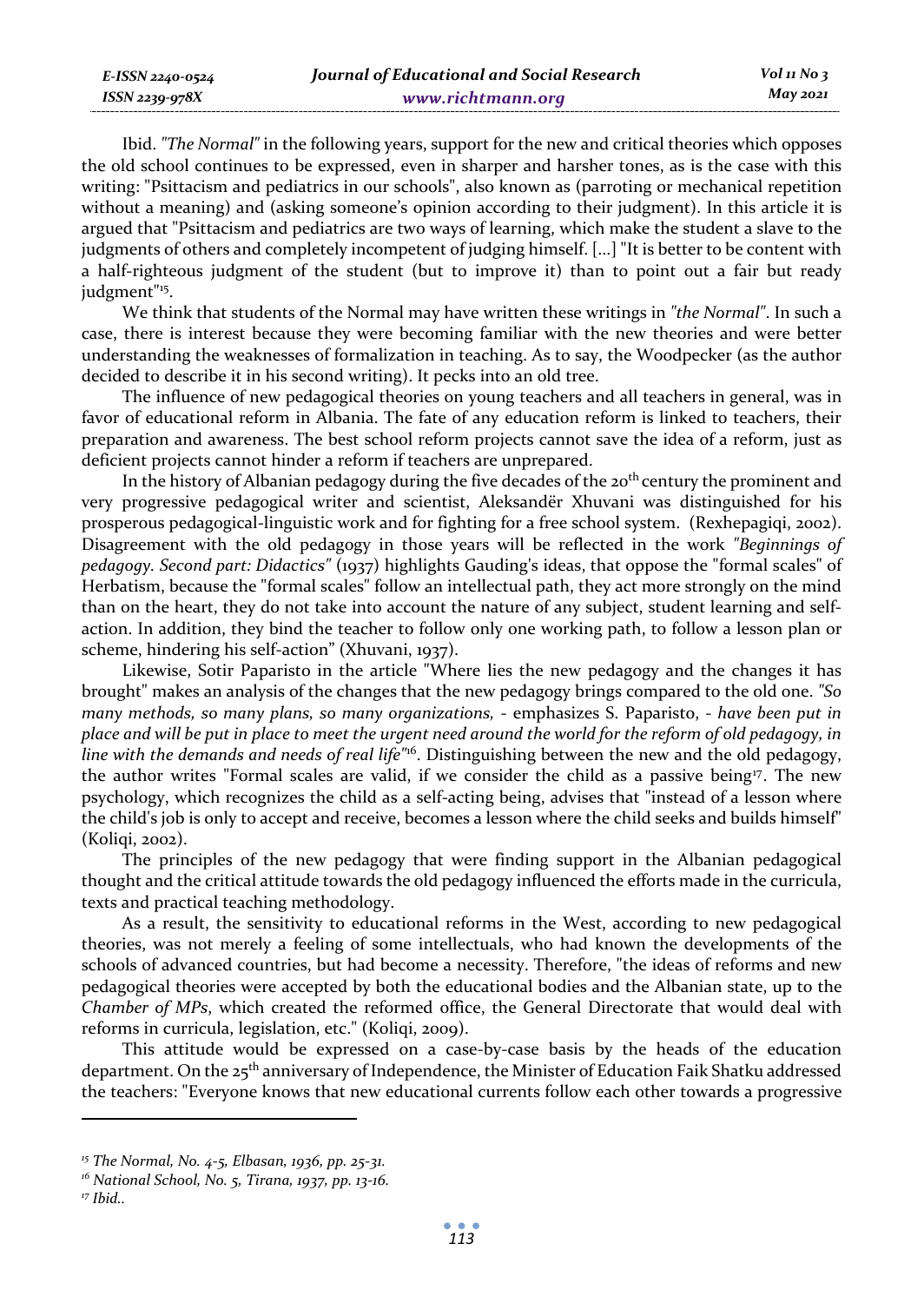improvement and that schools are evolving everywhere. Therefore, schools in Albania and Albanian teachers cannot and should not stand still. It is necessary for all the educational powers of the Nation to work for the continuous renewal and flourishing of the national school and for an uninterrupted technical improvement of the teachers, so that their works always become more conscious and more fruitful" (Shatku, 1937).

Other pedagogical works in Albania are mainly related to the issues of people's education. They are also related to the needs of schools, the development and organization of elementary education, the relationship between school (education) and mother tongue, the role and history of the Normal School of Elbasan, as well as to school teaching and methodological problems of a more specific nature. With these works, other Albanian and foreign pedagogical authors made these theories known to teachers, by translating or adapting them. They became worthy successors to their progressive democratic views, and pledged to fight for a new school, which would extend to even the most remote areas. This school would be open to all children, and there they would learn scientific knowledge and develop straightforwardly morally, physically and mentally.

# **6. Elements of the New Didactics in the Albanian Schools (1920-1939)**

Following the developments of the school in Albania during 1920-1939, in the general picture of the tendencies for the theory of the new pedagogy and the models of the modern school, we can single out some elements of this school. It is understood that they involved general didactic problems. Many *elements of the reform*, influenced by the ideas of the new pedagogy, are encountered in the decisions of the Lushnjë Education Congress (August 1920), which were sanctioned in the legal framework for education. What draws our attention is:

Law on the Admission of Textbooks for Elementary and Secondary Education **(November 26, 1921).** According to this law, only textbooks accepted by the Ministry of Education would be used in public and private schools in Albania. Article 2 of the law explicitly states "The Ministry of Education, after announcing the synthetic and analytical curricula of schools, will open a competition for the drafting of textbooks"18. In the same law, it is specified "textbooks are approved by a competent commission"19, which supervised the technical part and evaluated the content and pedagogical side of the textbooks submitted in the competition. Which means that during those years it was determined the form of the competition, even with regards to the translated texts.

The practice of reviews brought many benefits to the work with textbooks, where the evaluations and opinions of the commission were expressed in the pedagogical press of the time, especially in the magazine *"Educational announcement"*. The textbook commission continued its work in the 1930s (Mitrovica, 1921). This step of the Albanian school reform connected it with the practices of the modern western school and, as such, constituted a valuable legacy in the field of didactics. In Albania, after a long pause, in recent years the competition for all textbooks in the school categories of pre-university education is being held again.

- **Education Congress (July 22 - August 3, 1922)**. Under the influence of pedagogical currents, by implementing the new school system, the Education Congress relies on the curricula of England, France and Switzerland, in view of the modernization of pedagogical ways, an action which was welcomed by the Minister of Education, Rexhep Mitrovica (Repishti, 1987). These programs designed by the Education Congress paved the way for the introduction of a new

*<sup>18</sup> Arkivi Qendror Shtetëror i Republikës së Shqipërisë (më tej: AQSH), Fondi i Ministrisë së Arsimit (1911-1944) - Nr. 195, (më tej: F. 195), V. 1922, D. 10, fl. 36-37. Ligjet dhe rregulloret e Ministrisë së Arsimit Botuer 1922. [Central State Archive of the Republic of Albania (hereinafter: AQSH), The Found of the Ministry of Education (1911-1944) - No. 195 (hereinafter: F. 195), V. 1922, D. 10, pp. 9-12. Laws and regulations of the Ministry of Education 1922, pp. 36-37.] 19 Ibid..*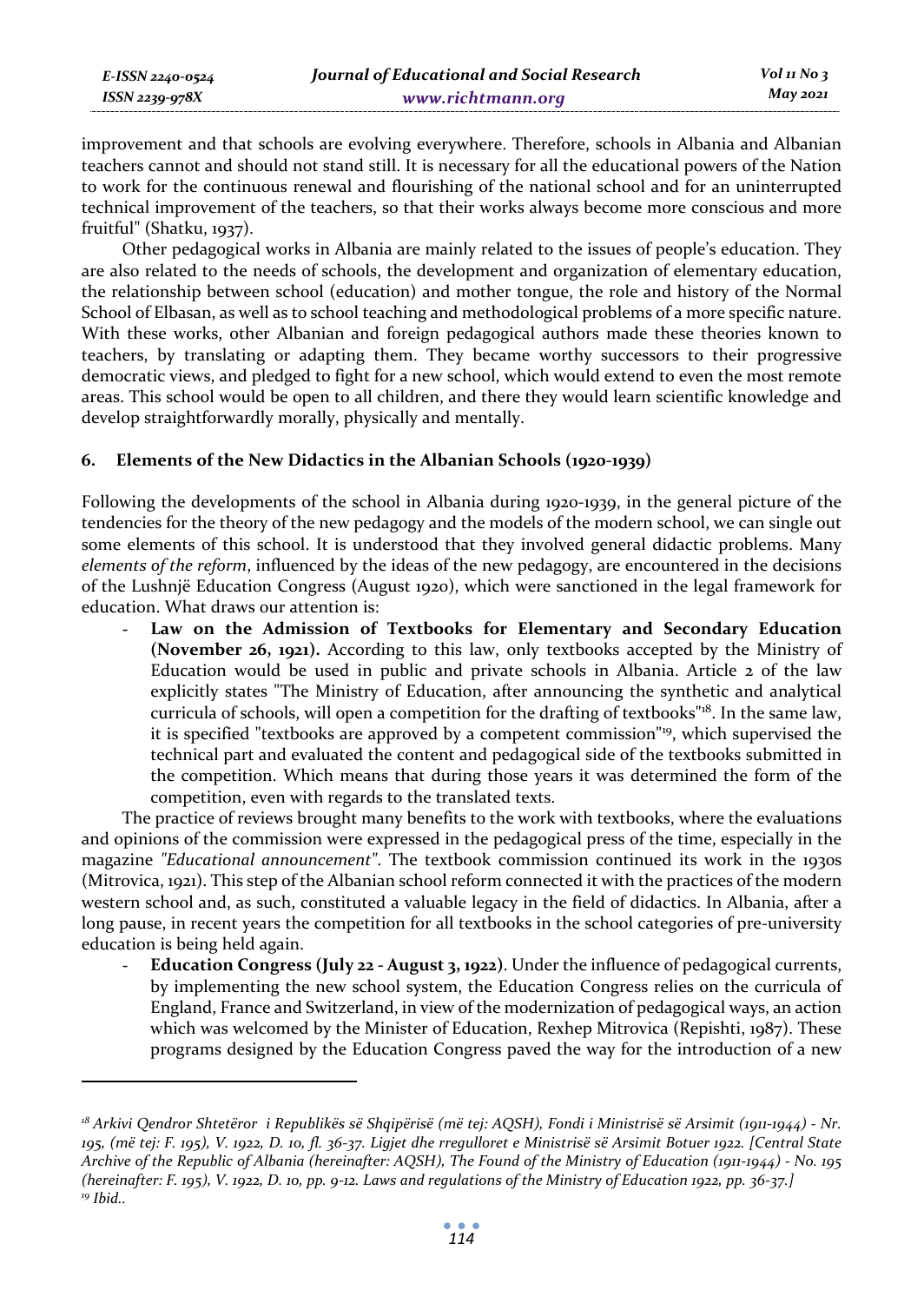current in the field of didactics, from defining the school outside the influences of religions to the most useful content solutions, depending on the high goals, as well as adapting to the political, social and cultural situation of Albania.

- **Curricula of 1925.** Two curricula were implemented this year: *"Analytical-synthetic curricula for schools with four classes"* and *"Curricula for schools with six classes"*.

Usage of the *"Analytical-synthetic curricula for schools with four classes"* in villages, was reasoned as follows: "Practice has shown that the curriculum can not be the same for all areas and for all countries, nor in terms of the subjects, because the needs of the inhabitants of the city are different from those of the inhabitants of the village, likewise the continuation of the curricula is not the same everywhere. [...] "Taking this into consideration, the curriculum should be divided into a maximal curriculum and a minimal curriculum"20.

The reasons given in the introduction of the curricula convince us of the usefulness of adapting the content to the conditions of different areas of Albania. Nowadays this is solved by leaving it up to the school to use a percentage of the hours for lessons, as it suits to the conditions of the area. Meanwhile, the inequality between the students of these schools and those of the city schools is a concern. What was important, however, was that in the four-classes program the core subjects had no noticeable changes.

*"Curricula for schools with six classes"* was based on the curricula of the French school. This choice was made under the influence of the pedagogical thought of the time which tended towards the reforms that the civilized nations had made.

In this curriculum, there is a qualitative increase in the treatment of the subject, which is not only related to the possibility that created a one-year extension of school time, but also the requirements for each component of language learning. It aimed at "the development of students' thinking and speaking, practical skills in reading and the correct use of oral and written language" (Qafëzezi, 1924).

When students met school requirements, the curriculum enabled them to speak and write in their mother tongue, to read age-appropriate and meaningful books, and to enrich their knowledge even when they could not continue further.

**Draft Curricula for High Schools (1935)**. We find it appropriate to say that the drafting of the curricula had an orienting character, which proves it to be a phenomenon of the modern school. For example, this draft curricula gives a long list of foreign literature authors, arranged in alphabetical order, but with a significant note: "The professor is free to choose between classical and modern authors. However, he should include the works of Homer, Dante, Cervantes, Shakespeare, Goethe, Dostoevsky, all these giants of world literature, as students who have finished high school should know them all" (General Directorate of Education, 1935).

Here is the opportunity to point out that the Albanian students have had large spaces to know and study world literature. It has been constantly present in literature programs since elementary school, nut more especially in high school.

The interest and appreciation for the foreign literature is related to the need that Albanians felt to get rich values by other peoples in the space of years, after being liberated from nationalist complexes and uninfluenced by xenophobia. This clearly shows that Albanians have not been indifferent and disregardful of other cultures.

Our ties in the field of culture have been an integral part, perhaps the most prominent, of all the ties that have been dictated to us by common destinies with other peoples, part of relations of mutual interest. In this regard, Albanians have always shown the values, but they also have irreplaceable values of the foreign literature, which paved the way and created spaces in the Albanian schools. Historicalgeographical factors and psychology, but also the tendencies of Albanians towards progress, towards

*<sup>20</sup> AQSH, F. 195, V. 1925, D. 5, pp. 3-16. Analytical-synthetic curricula of elementary schools, Elbasan 1925*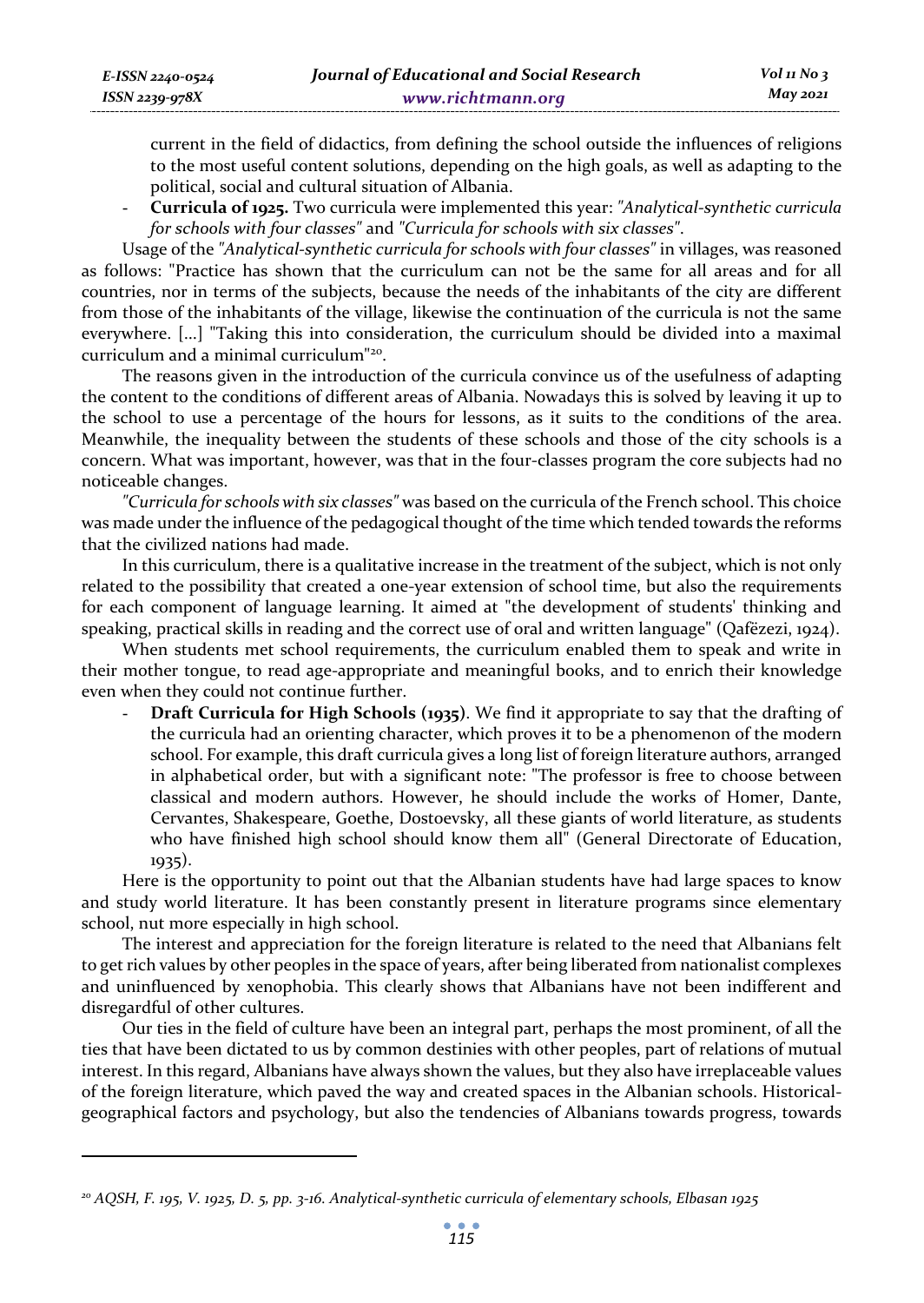| E-ISSN 2240-0524 | Journal of Educational and Social Research | $Vol_1N_0$ 3 |
|------------------|--------------------------------------------|--------------|
| ISSN 2239-978X   | www.richtmann.org                          | May 2021     |

moral and social values, have influenced the interest of our school towards civilization and literature that flourished in the civilized peoples of the world.

In these circumstances, the compilers of curricula and textbooks not only for language and literature, but also for other subjects found it appropriate and managed to familiarize school students in Albania with the works of many well-known authors in various fields.

## **7. Conclusions**

The science of the history of education and Albanian pedagogical thought is a field of scientific interest and of greater importance, although parts of this science, especially of its scientific disciplines of modern times and newly differentiated (we recall here the reformist pedagogy and its practical evolution) have not yet been sufficiently researched nor scientifically enlightened. Such topics, respectively the narrowest spheres of study in this special science, more concrete and social development, can be recorded hundreds, almost to infinity, and in this case the assessment is made according to the scale and depth of their knowledge, especially during the period between two world wars.

From the title and content of the paper *"Albanian schools in the framework of the European education standards during 1920 - 1939*" it appears that we are determined to look at some important and wide current issues, and in terms of the development of pedagogical activity in Albania in the '20s and' 30 of the 20<sup>th</sup> century least researched, as well as the elaboration and treatment of those issues that have multidimensional theoretical or methodological significance. These whole issues are listed in two major parts, which deal with pedagogical heritage, scientific-methodological knowledge in pedagogy, education in the western world and the development of schools and education in Albania during 1920-1939.

In terms of their weight and volume, the problems that have been researched are not approximately uniform. These depend primarily on how much and to what extent a particular topic is relevant to research. Therefore, e.g. in the first theme entitled "Interest in the ideas of new pedagogy", in the '20s and' 30s of the 20<sup>th</sup> century in Albanian schools began to penetrate currents and reformist pedagogical ideas. Among them are the experimental (functional) pedagogy of John Dewey, the reforming principles of Maria Montessori, the active school of Adolf Ferrer, and the centers of interest of Ovid Decroliu. In the 30s, here and there in Albania there were also attempts to organize the forms of work of Free Education "especially the theory of self-education" (Osmani, 1983).

In addition, there were other philosophical and pedagogical ideas and currents such as positivism, neopositivism, instrumentalism, existentialism, neo-Fordism, psychoanalysis, neotomism, etc.

Also in this paper, on the subtopic *"Elements of the new didactics in the Albanian schools (1920- 1939)"* there are also calls for reforms in Albania, according to the models of other Western countries. They have been expressed in the pedagogical press of the time, with obvious professional values. It is included in the platforms for education by prominent figures of Albanian pedagogical thought. They were discussed and decided at educational congresses; they were supported by senior officials of the Ministry of Education, and were integrated into educational legislation, curricula, and textbooks. In all cases, progressive and pragmatic ideas stand out, in which it is noticed that in the curricula are placed different subjects selected as the best of the pedagogical thought of the world, in order for the school to help even more in civilization and emancipation of Albanian society.

Meanwhile, generally those who dealt with schools and education, with curricula and textbooks, with the pedagogical reprimand, were educated in the Universities of the most developed Western countries, such as in Italy, Austria, Germany, Switzerland, France etc. They benefited from these universities not only the culture of modern civilization, but also recognized the models of those schools, applying or adapting them to the conditions of the Albanian schools.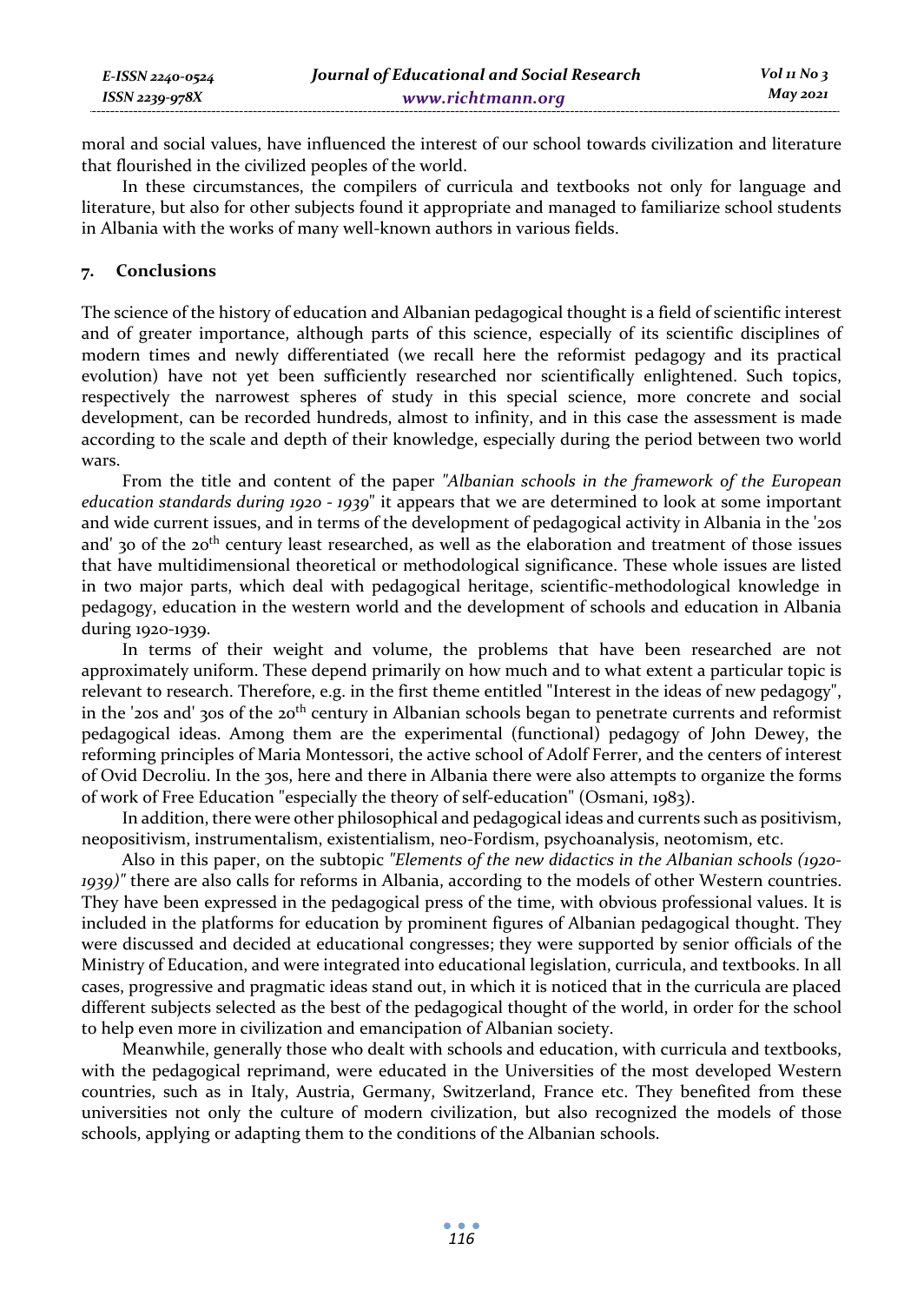## **References**

#### *Archives*

*Central State Archive of the Republic of Albania (AQSH)*  Fund 195, Ministry of Education (1911-1944)

## *Historiographical publications*

- Ashta, K., (1998). "Lekë Matranga and his work", in: *Historical lexicon of the Albanian language*, vol. II, publication of the University of Shkodra "Luigj Gurakuqi" and the Scientific Sector of Albanology, Tirana: "Toena" Publications.
- Bartl, P., (2017). *Albanians*, translated by Afrim Koçi, Tirana: "IDK"
- Consinet, R., (1937). "New education", translated by Aleksander Xhuvani, in: *National School*, No. 3, Tirana.
- Dako, K., (1912). "The power of education", in: *Drita*, Monastery, 5<sup>th</sup> July 1912
- General Directorate of Education (1925). *Analytical-synthetic curricula of elementary schools*, Elbasan
- General Directorate of Education (1935). *Draft curricula for high schools*, Tirana: "Kristo Luarasi".
- Frashëri, S., (1978). *"Albania What it was, what it is, and what will become of it"*, 2<sup>nd</sup>, Pristina: "Renaissance".
- Goga, I., (2001). *Prominent workers in the Albanian schools*, Tirana: "Erorilindja".
- Dedja, B., at. al. (2003). *History of education and Albanian pedagogical thought,* publication of the Institute of Pedagogical Studies, Tirana: "Mother Theresa".
- I.B.E. UNESCO (2008). *Thinkers for education*, translated by Jonisa Angoni, Tirana: "Plejad".
- Ikonomi, I., (2012). *Independence: The unforgettable journey of Ismail Qemalit*, Tirana: "UET Press".
- Koliqi, H., (2002). *History of education and Albanian pedagogical though*, publication of the University of Pristina, Pristina: "School Book".
- Kraja, M., (1993). *Teachers for the Albanian Nation*, Tirana: "Toena".
- La Piana, M., (1912). "Il catechism Albanese di Luca Matranga (1592)", in: *Roma e l'Orinte*, Revista criptoferratense per l'unione delle Chiese, anno II, vol. III, aprile 1912, Badia Greca di Grottaferrata, fash. XVIII, Roma.
- Luarasi, A., (1999). *Legal acts on the history of the state and law in Albania. Part II*, Tirana: "Pegi".
- Mandalá, M., (2012). *Lekë Matranga: men, time, deeds. On the critical publication of the manuscript and printed versions of the work "E mbsuame e krishterë - 1552"*, Tirana: "Ombra GVG".
- Mitrovica, R., (1921). "Exposition in Parliament", in: *New School*, No. 12, Tirana, 1921
- Osmani, Sh., (1983). *Pedagogical dictionary*, Encyclopedic Publications, Tirana: "8 Nentori"
- Osmani*,* Sh., (1997). *Social-pedagogical heritage (Qirjazi Sisters)*, Pristina: "Textbooks and Teaching Aids Institute of Kosovo".
- Paparisto, S., (1936). *Dr. Decroly (his life and educational work)*, Tirana.
- Paparisto, S., (1936). "Where lies the new pedagogy", in: *National School*, No. 4, Tirana.
- Paparisto, S., (1936). "The methodical problem in our school", in: *Educational announcement*, No. 1-2. Tirana.
- Pejani, S., (1935). "A pedagogical conference of Dr. Ovide Decroly", in: *Teacher's Library*, No. 1, Tirana. *Analyticalsynthetic curricula of elementary schools*, Elbasan, 1925.
- Qafëzezi, M. I., (1924). "Problems of education and the issue of education", in: *Afrimi*, No. 7, Tirana.
- Repishti, Xh., (1987). "Education Congresses during 1920-1924", in: *Historical studies*, No. 2/1987, Publication of the Institute of History, Tirana: "Mihal Duri".
- Repishti, Xh., (1987). "Education Congresses during 1920-1924", in: *Historical studies*, No. 2/1987, Publication of the Institute of History, Tirana: "Mihal Duri".
- Rexhepagiq, J., (2002). *Selected and contemporary pedagogical topics*, publication of the Academy of Sciences and Arts of Kosovo, Prishtina: "School Book".
- Riza, S. (1962). "Some theses on all three manuscripts of Matrënga's catechism", in: *Bulletin of the State University of Tirana*, No. 1, Tirana.
- Röbrs, H., (2008). "Maria Montesori (1870-1952)", in: I.B.E. UNESCO, *Thinkers for education*, translated by Jonisa Angoni, Tirana: "Plejad".
- Sota, J., (2017). ''The Roots of Educative Tendencies of John Dewey and Its Importance in Modern World'', in*: Interdisiplinary Journal of Research and Development*, Vol. 4, No. 1/2017, Published by ''Aleksander Moisiu'' University, Durres, Albania.
- Shapllo, S., (1975). *From the history of the development of education in Albania*, publication of the Institute of Pedagogical Studies, Tirana.